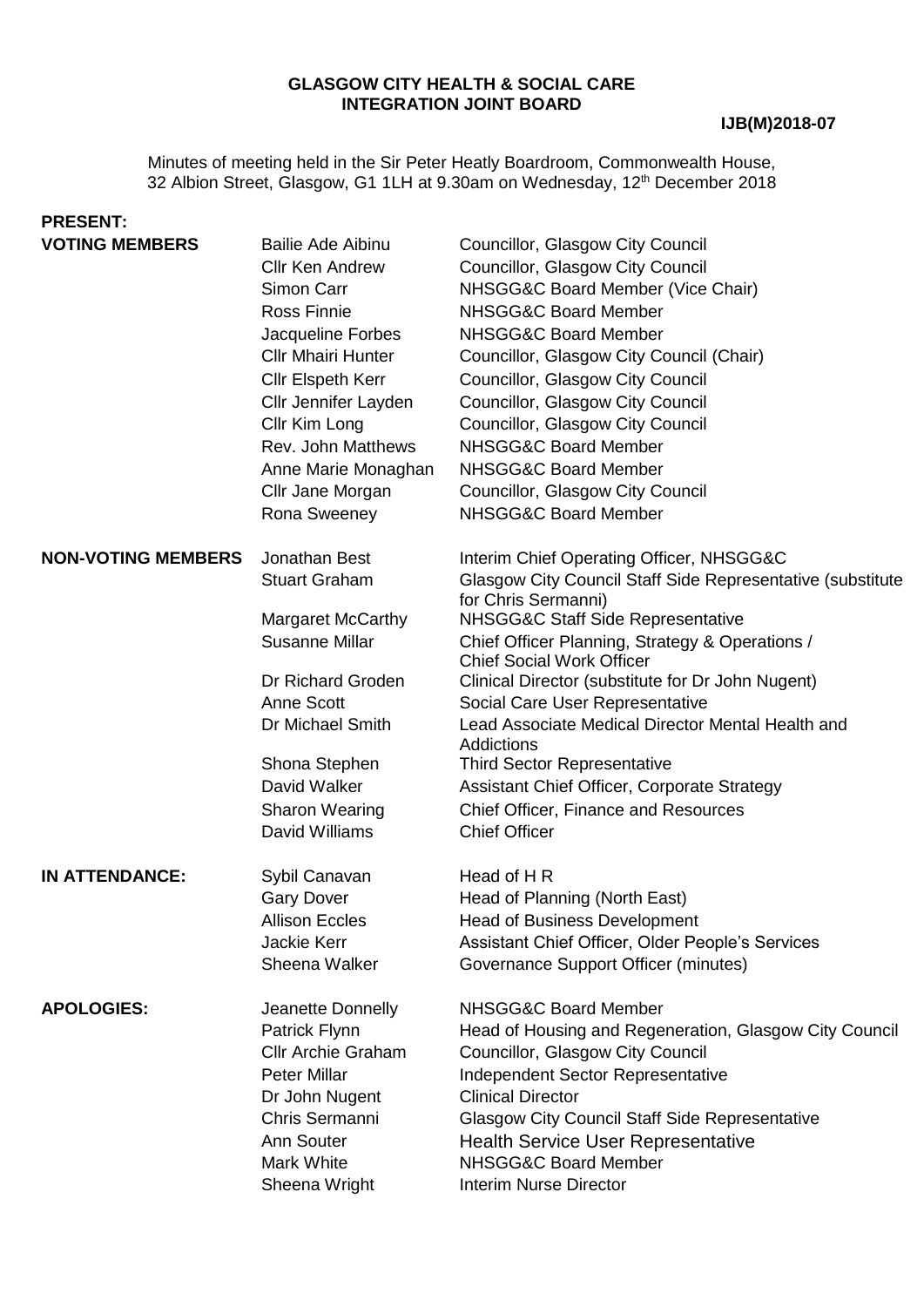|    | 1. DECLARATION OF INTERESTS                                                                                                                                                                                                                                                                                                                                                                                                                                                                                                                                                                                                                                                                                                                      | <b>AUTION</b>        |
|----|--------------------------------------------------------------------------------------------------------------------------------------------------------------------------------------------------------------------------------------------------------------------------------------------------------------------------------------------------------------------------------------------------------------------------------------------------------------------------------------------------------------------------------------------------------------------------------------------------------------------------------------------------------------------------------------------------------------------------------------------------|----------------------|
|    | Dr Richard Groden declared an interest in item 7, Primary Care Improvement Fund:<br>Planned Expenditure 2018-19.                                                                                                                                                                                                                                                                                                                                                                                                                                                                                                                                                                                                                                 |                      |
| 2. | <b>APOLOGIES FOR ABSENCE</b>                                                                                                                                                                                                                                                                                                                                                                                                                                                                                                                                                                                                                                                                                                                     |                      |
|    | Apologies for absence were noted as above.                                                                                                                                                                                                                                                                                                                                                                                                                                                                                                                                                                                                                                                                                                       |                      |
| 3. | <b>MINUTES</b>                                                                                                                                                                                                                                                                                                                                                                                                                                                                                                                                                                                                                                                                                                                                   |                      |
|    | The minutes of the meeting of the Integration Joint Board held on $7th$ November 2018<br>were approved as an accurate record.                                                                                                                                                                                                                                                                                                                                                                                                                                                                                                                                                                                                                    |                      |
| 4. | <b>MATTERS ARISING</b>                                                                                                                                                                                                                                                                                                                                                                                                                                                                                                                                                                                                                                                                                                                           |                      |
|    | There were no matters arising.                                                                                                                                                                                                                                                                                                                                                                                                                                                                                                                                                                                                                                                                                                                   |                      |
| 5. | <b>INTEGRATION JOINT BOARD ROLLING ACTION LIST</b>                                                                                                                                                                                                                                                                                                                                                                                                                                                                                                                                                                                                                                                                                               |                      |
|    | Allison Eccles presented the IJB Rolling Action List advising that this was for information<br>and noting; some actions were on-going. Shona Stephen will pursue rolling action<br>reference 44.                                                                                                                                                                                                                                                                                                                                                                                                                                                                                                                                                 | <b>Shona Stephen</b> |
| 6. | <b>RESOURCE ALLOCATION FOR ADULTS ELIGIBLE FOR SOCIAL CARE</b><br><b>SUPPORT: UPDATED POLICY FRAMEWORK</b>                                                                                                                                                                                                                                                                                                                                                                                                                                                                                                                                                                                                                                       |                      |
|    | Susanne Millar presented a paper to:<br>- report on the output of stakeholder engagement undertaken in respect of the interim<br>policy framework on resource allocation for adults eligible for social care support, as<br>noted by the IJB in June 2018;<br>- share the content of the published Equality Impact Assessment (EqIA) and the<br>associated action plan;<br>- as requested by IJB members at the meeting in June 2018, to amend the policy<br>framework to more explicitly reference the role of carers, to reference potential risks and<br>to be clearer that finance, whilst important, is not the driving factor behind the policy<br>framework; and<br>- provide an updated policy framework for consideration and approval. |                      |
|    | Officers advised that the concerns of the IJB and stakeholders have been taken<br>seriously; and are reflected in the policy framework. There was a need to be clear on<br>the framework used by the HSCP; and to be honest and transparent with service users<br>to articulate the policy.                                                                                                                                                                                                                                                                                                                                                                                                                                                      |                      |
|    | There has been significant reflection from senior managers and Practioners in the<br>Partnership; and significant stakeholder engagement for both the resource allocation<br>and overnight support papers. The key messages from the engagement events were<br>outlined at section 3.3. It is important to have honest conversations with service users;<br>and officers acknowledged that this can be difficult.                                                                                                                                                                                                                                                                                                                                |                      |
|    | Officers advised that a paper was also presented to the September IJB on the Balance<br>of Care which showed the direction of travel for the HSCP, to support as many people<br>as possible to live in the community. Within Adult Services, 88% of service users were<br>living supported in the community. Officers strived to achieve this, although<br>acknowledged that there may be circumstances due to an individual's needs where this<br>is not possible.                                                                                                                                                                                                                                                                              |                      |
|    | An EqIA had been completed and this presented an honest reflection of issues. An<br>action plan will also be in place and this outlined the risks; with equalities seen as the<br>biggest risk. The EqIA will be a dynamic process and will continue to be reviewed                                                                                                                                                                                                                                                                                                                                                                                                                                                                              |                      |

# **ACTION**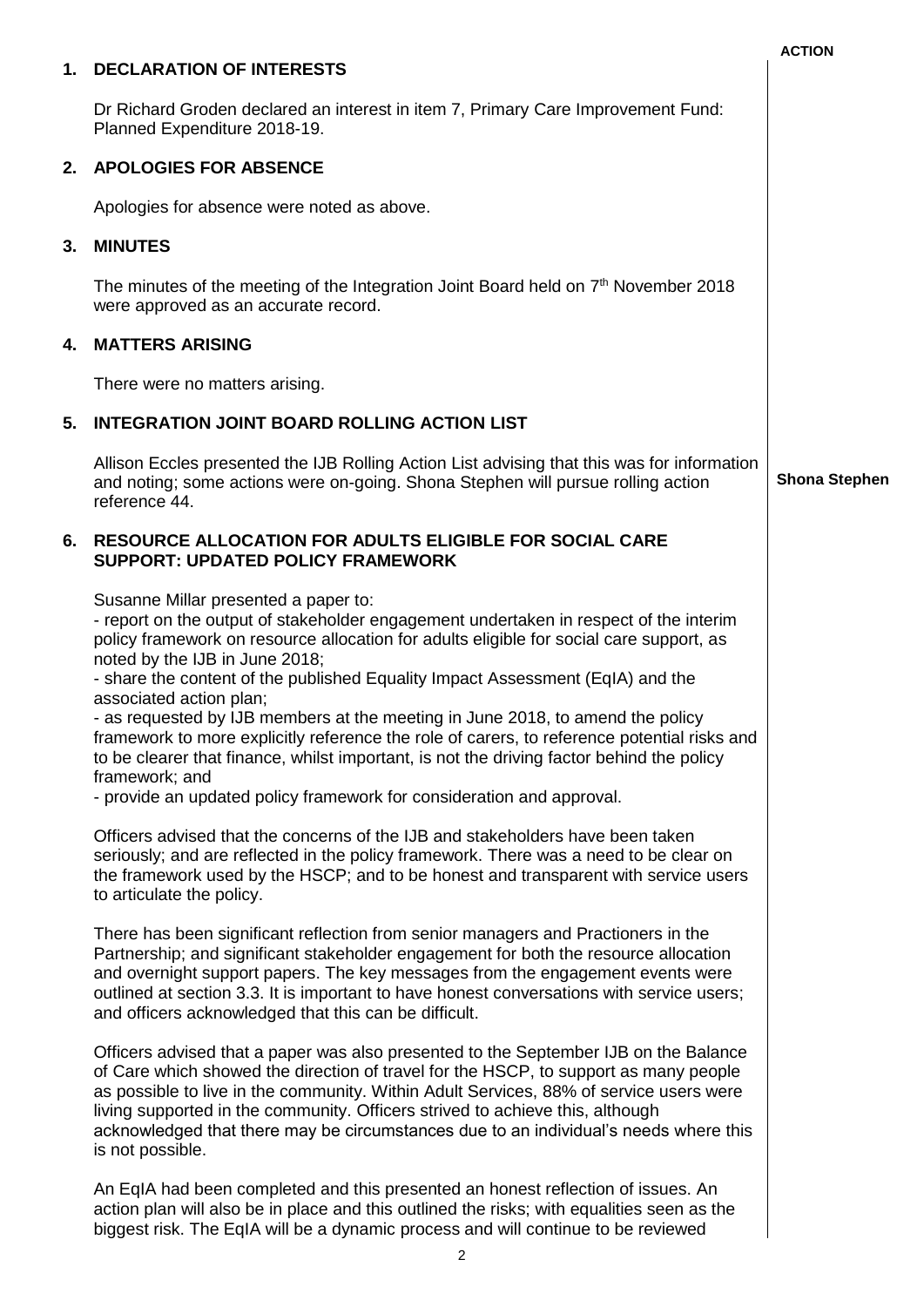|                                                                                                                                                                                                                                                                                                                                                                                                                                                                                                                                                                                                                      | <b>ACTION</b>                                  |  |
|----------------------------------------------------------------------------------------------------------------------------------------------------------------------------------------------------------------------------------------------------------------------------------------------------------------------------------------------------------------------------------------------------------------------------------------------------------------------------------------------------------------------------------------------------------------------------------------------------------------------|------------------------------------------------|--|
| parallel to the action plan, as this progressed to implementation; and would also take<br>account of stakeholder views.                                                                                                                                                                                                                                                                                                                                                                                                                                                                                              |                                                |  |
| A risk enablement approach will be taken. Officers will work with families to be clear on<br>timescales; and support people to live as independently as possible. There is also a<br>complaints process in place and a process to review cases if service users wish,<br>through a Risk Enablement Panel. The Panel will include service users, stakeholders<br>and advocates. The detail of how the Panel will operate would be developed with<br>service users and providers. The role of carers was also implicit in terms of the policy<br>framework; the carers' assessment was clear and the role of planning. |                                                |  |
| The appendix provided in the report included the changes made following the concerns<br>raised at the June IJB meeting. The framework and resource allocation shows the<br>HSCP position; engagement will then take place regarding models of care.                                                                                                                                                                                                                                                                                                                                                                  |                                                |  |
| Cllr Hunter informed the IJB that she had received an email from Glasgow Disability<br>Alliance regarding the Framework and will arrange a meeting with that organisation to<br>discuss in the New Year.                                                                                                                                                                                                                                                                                                                                                                                                             |                                                |  |
| The IJB welcomed the paper and raised the following points:                                                                                                                                                                                                                                                                                                                                                                                                                                                                                                                                                          |                                                |  |
| At section 4.5 Option 1 of the Framework – this referred to managing care<br>$\overline{\phantom{a}}$<br>needs; members stated that it was more than just care needs and statutory<br>guidance must be referred to throughout the documents and reflect choice<br>among all four options.                                                                                                                                                                                                                                                                                                                            |                                                |  |
| Officers accepted these comments and would amend this.<br>Queried how the service user would be involved and if they can represent<br>$\overline{\phantom{a}}$                                                                                                                                                                                                                                                                                                                                                                                                                                                       | <b>Susanne Millar</b>                          |  |
| themselves and share their experience.<br>Officers advised that they would reflect on the language of the report; and that<br>the Risk Enablement Panel would include the involvement of service users and<br>their advocate as stated. Officers would not specify their role, but there would be                                                                                                                                                                                                                                                                                                                    | <b>Susanne Millar</b>                          |  |
| an opportunity to be involved.<br>That the EqIA did not capture that disabled people have more barriers. Also the<br>$\overline{\phantom{a}}$<br>impact on women should be strengthened; and people's human rights.<br>Officers explained that the EqIA would be a dynamic process; the EqIA does not<br>capture everything at this point, but would continue to be reviewed through                                                                                                                                                                                                                                 | <b>Susanne Millar</b>                          |  |
| implementation; and officers will reflect on their response.<br>Members queried how the process will be monitored and evaluated. Would there<br>$\overline{\phantom{a}}$<br>be an internal process reporting back to the IJB; and an external evaluation in a<br>few years. If so, how this would be financed.                                                                                                                                                                                                                                                                                                       |                                                |  |
| Officers advised that a report would be presented annually and include internal<br>evaluation. Officers would discuss a method for external evaluation; adding that<br>there will be interest in a review. Evaluation will also be discussed at a future<br>development session.                                                                                                                                                                                                                                                                                                                                     | <b>Susanne Millar</b>                          |  |
| Members discussed the risk to reputation of the Board and the challenges that<br>$\overline{\phantom{a}}$<br>can be faced with a potential backlash when people choose to spend their<br>individual budget to meet their needs and achieve their outcomes in non-<br>traditional ways that may not be understood or well received by the media and<br>others; and recognise the biggest challenge in SDS is about changing the<br>culture in Social Care delivery.                                                                                                                                                   |                                                |  |
| Officers were comfortable in responding to this; and it was agreed that a paper<br>would be presented to the Council to raise awareness of complexities.                                                                                                                                                                                                                                                                                                                                                                                                                                                             | <b>Susanne Millar</b><br><b>Susanne Millar</b> |  |
| Officers would circulate an updated version of the report.                                                                                                                                                                                                                                                                                                                                                                                                                                                                                                                                                           |                                                |  |
| The Integration Joint Board:                                                                                                                                                                                                                                                                                                                                                                                                                                                                                                                                                                                         |                                                |  |
| a) noted the output from the stakeholder engagement;<br>b) noted the content of the EQIA and associated action plan;<br>c) noted the proposed amendments to the interim policy framework; and                                                                                                                                                                                                                                                                                                                                                                                                                        |                                                |  |

*d) approved the revised policy framework.*

 $\overline{\phantom{a}}$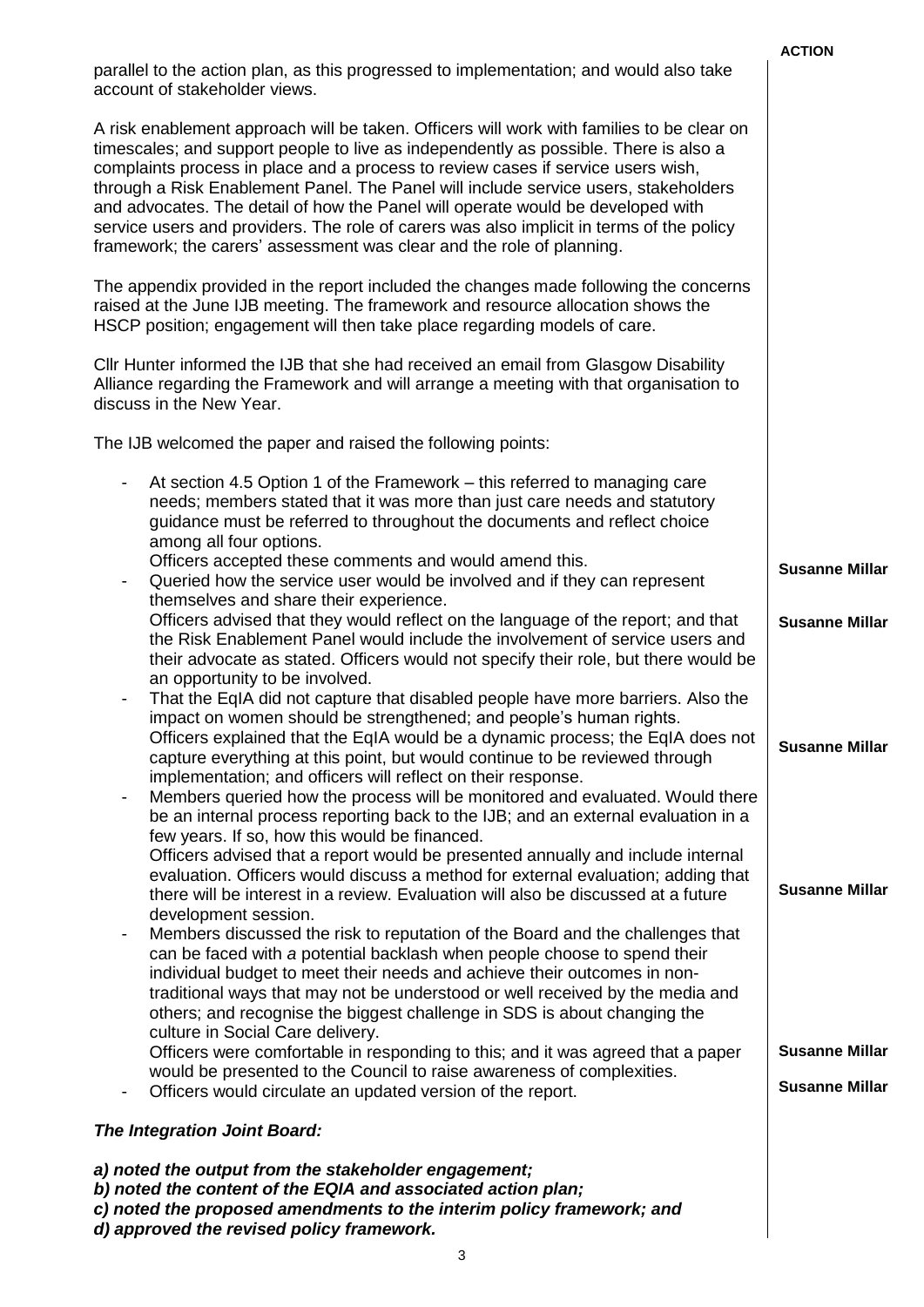#### **ACTION**

## **7. PRIMARY CARE IMPROVEMENT FUND: PLANNED EXPENDITURE 2018-19**

David Walker presented a paper to seek IJB approval for expenditure in support of implementation of the city's Primary Care Improvement Plan (PCIP) in 2018-19. Table A showed the existing and inherited commitments. Progress across the priorities was varied and this pattern was expected to continue. The table also outlined planned expenditure for 2019/20. Table B represented the expected growth in the funding allocation and the critical items arising from implementation within the allocations were also outlined. There included issues of affordability; headroom available for existing commitments; recruitment issues, which were a national problem; and the allocations not currently being subject to any inflation or pay uplift meaning that the value of the allocation declines over time. All of these factors had significant bearing on the pace of spend.

The Social Care Users Representative referred to Table A, and the funding allocation for Mental Health in 2018/19 and the reduction in the projection for 2019/20. Officers advised that this reflected the migration of the fund and provided reassurance that there would be further investment throughout 2019/20 as the programme progressed.

Members discussed issues with recruitment and what measures would be taken to respond to this; and also to manage gaps that are created in the system. Officers advised that this would be worked through with work stream leads to establish how services would be provided; discussions would also take place with GP clusters as to how the plan would be implemented. Recruitment was a national issue that needed to be addressed. Officers will work with the other Partnerships through common recruitment adverts. Jonathan Best also highlighted the requirement for joint working with the Acute sector for workforce planning, as hospitals were also losing staff to IJBs.

### *The Integration Joint Board:*

- *a) approved the proposed PCIF expenditure for 2018-19;*
- *b) approved delegation to the Implementation Leadership Group to make any further changes as necessary in spend within the annual budget including draw down of carry forward as necessary based on the requirements of the PCIP; and*
- *c) noted the receipt by the IJB of further reports on future spending within PCIP allocations as implementation planning develops.*

## **8. ALCOHOL AND DRUG PARTNERSHIP: PRIORITIES FOR ADDITIONAL INVESTMENT**

Susanne Millar presented a report to advise the Integration Joint Board on the development of plans for investing £2,054,677 of Scottish Government funding for alcohol and drug services. This follows support from the IJB following submission of a paper in May 2018 outlining the development process in anticipation of funds and guidance: [https://glasgowcity.hscp.scot/publication/item-no-8-alcohol-and-drug](https://glasgowcity.hscp.scot/publication/item-no-8-alcohol-and-drug-partnership-adp-priorities-additional-investment)[partnership-adp-priorities-additional-investment](https://glasgowcity.hscp.scot/publication/item-no-8-alcohol-and-drug-partnership-adp-priorities-additional-investment)

The IJB previously approved the priorities for ADP funding, which included funding for the Safer Drug Consumption Facility (SDCF); Heroin Assisted Treatment; and Multiple and Complex Needs. It was previously raised by members that spend had been committed for the SDCF when there was no certainty about when it would become operational. Officers advised that this resource had been committed to other priorities in the first year.

The ADP additional funding investments are within harm reduction; children and young people; prevention and recovery. The detail of spend over the three years for these areas were outlined. In relation to the allocation to the Recovery Communities, they had commissioned an independent evaluation at a cost of £10k; the report would be

**David Walker**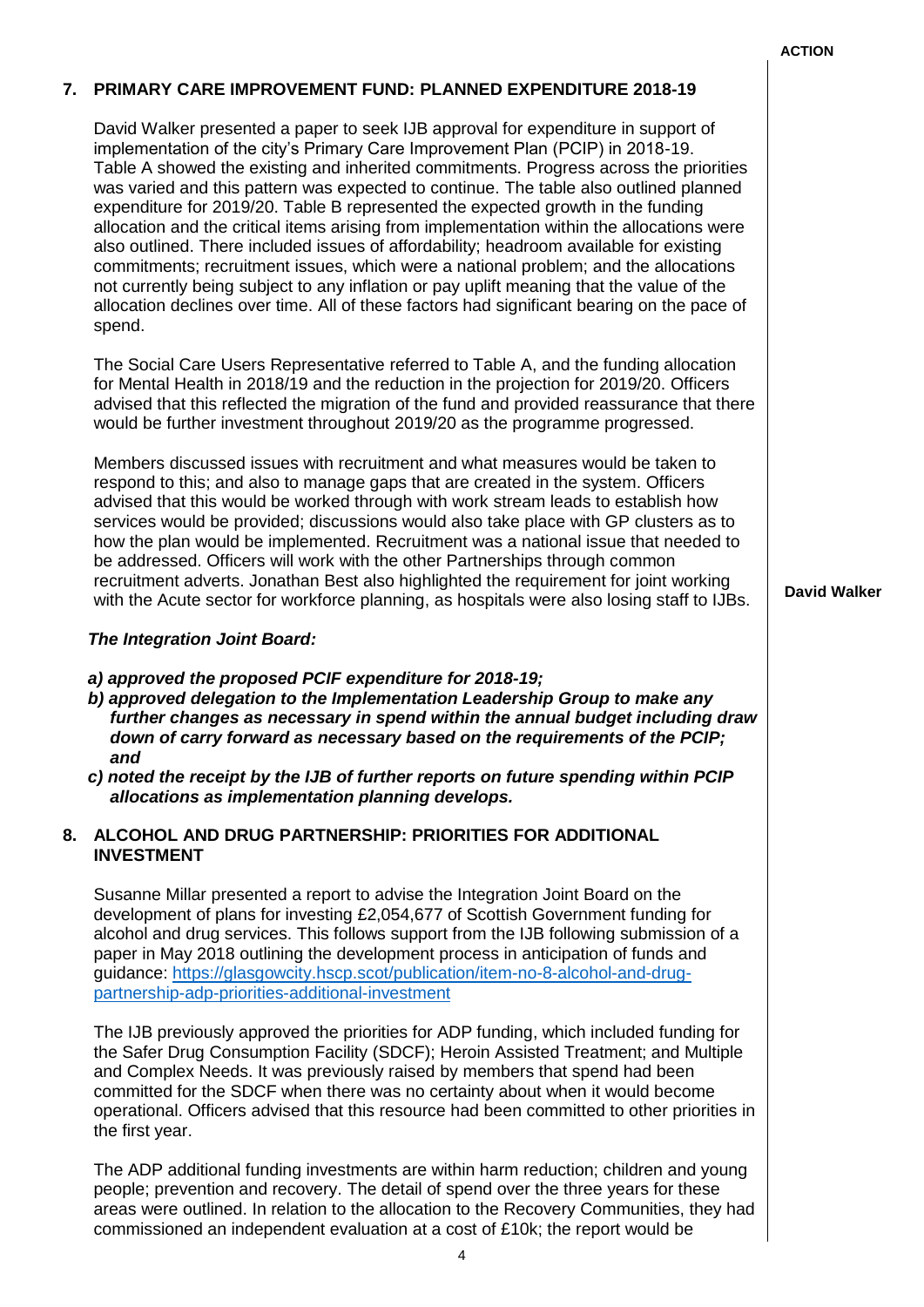|    | available late November. Members requested that the cost of the evaluation is clearer<br>within the appendix.                                                                                                                                                                                                                                                                                                                | <b>ACTION</b><br><b>Susanne Millar</b> |
|----|------------------------------------------------------------------------------------------------------------------------------------------------------------------------------------------------------------------------------------------------------------------------------------------------------------------------------------------------------------------------------------------------------------------------------|----------------------------------------|
|    | Members discussed outputs and outcomes, questioning how these would be reported<br>against targets. Officers advised that an annual report is submitted annually to the<br>Scottish Government to report on progress.                                                                                                                                                                                                        |                                        |
|    | The Third Sector Representative requested that the paper recognise the increase in<br>older people with addiction problems; and within kinship care older people caring for<br>adult children with addictions; this was an increasing issue. Officers advised that this is<br>recognised within mainstream funding, but would have a discussion outwith the meeting<br>on the impact to the third sector and housing sector. | <b>Susanne Millar</b>                  |
|    | Members questioned if work could take place with the DWP and the Recovery<br>Community to stop sanctions. Officers advised that the Welfare Rights team worked<br>with vulnerable clients and worked with local offices of DWP; training is also available.                                                                                                                                                                  |                                        |
|    | The Integration Joint Board:                                                                                                                                                                                                                                                                                                                                                                                                 |                                        |
|    | a) noted the proposals outlined in the report;<br>b) approved the plans for the use of the additional Scottish Government funding;<br>and                                                                                                                                                                                                                                                                                    |                                        |
|    | c) expected an annual report on progress and outcomes.                                                                                                                                                                                                                                                                                                                                                                       |                                        |
| 9. | <b>GLASGOW CITY HSCP WORKFORCE PLAN</b>                                                                                                                                                                                                                                                                                                                                                                                      |                                        |
|    | Sharon Wearing presented a paper to provide Glasgow City Integration Joint Board with<br>an update to the first Workforce plan for the HSCP, previously presented in June 2017.<br>Officers advised that the Plan would be updated again to include the Mental Health<br>Strategy, Action 15, Primary Care Improvement Plan; and the staff transferred from<br>Cordia.                                                       |                                        |
|    | The Plan would also be realigned to the Strategic Plan in March when this was<br>presented to the IJB. The Plan was used to bring together changes in to a singular<br>document. Officers also reported that there had been high staff turnover due to a phase<br>of retirement.                                                                                                                                             |                                        |
|    | Members welcomed the Plan and the work that had been undertaken by officers to<br>produce this. The following comments were raised:                                                                                                                                                                                                                                                                                          |                                        |
|    | - Requested that the Third Sector workforce within the Partnership is represented in<br>the Plan. Officers welcomed this request and would discuss this with the Third Sector<br>Representative.                                                                                                                                                                                                                             | <b>Sybil Canavan</b>                   |
|    | - That when the Plan is presented again that all of the actions include timescales.<br>- That a section on strategic view and challenges are included; and that the issues and                                                                                                                                                                                                                                               | <b>Sybil Canavan</b>                   |
|    | risks in relation to recruitment are also included.<br>- That there be correlation by population and staff required to support the health and<br>social care needs of the population.                                                                                                                                                                                                                                        | <b>Sybil Canavan</b>                   |
|    | Members also discussed succession planning and workforce requirements. Officers<br>advised that Organisational Development colleagues were doing some work in this area<br>and to have projections for a 10 year period. Members proposed that officers look at the<br>road map documents produced by Skills Development Scotland on workforce<br>requirements, to provide a strategic perspective.                          | <b>Sybil Canavan</b>                   |
|    | The Integration Joint Board:                                                                                                                                                                                                                                                                                                                                                                                                 |                                        |
|    | a) noted and approved the detail of the Workforce Plan.<br>b) agreed that future iterations of the plan will be aligned to the Strategic Plan<br>timescale.                                                                                                                                                                                                                                                                  |                                        |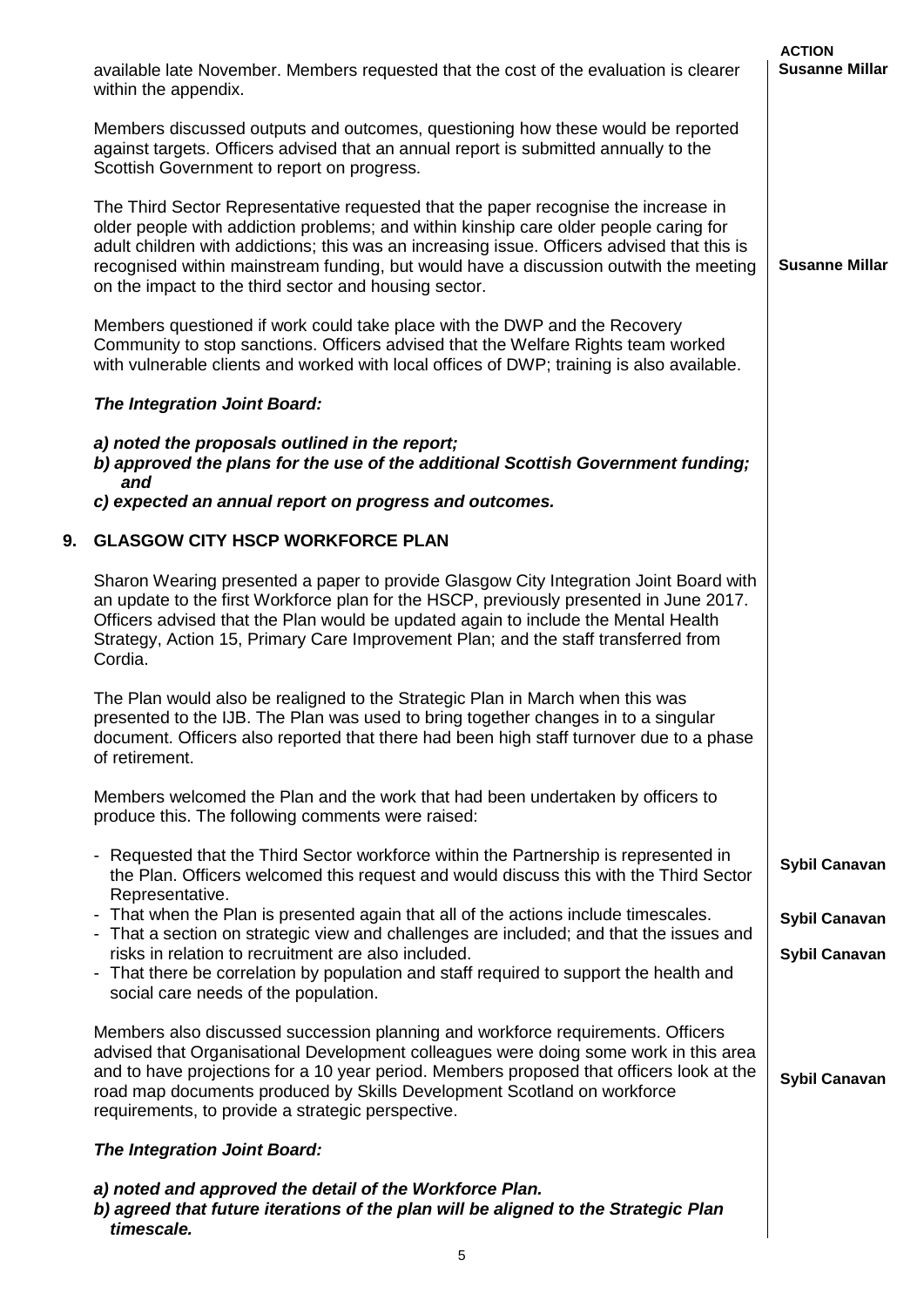**Allison Eccles**

# **10. GLASGOW CITY INTEGRATION JOINT BOARD BUDGET MONITORING FOR MONTH 7 / PERIOD 8**

Sharon Wearing presented a report to outline the financial position of the Glasgow City Integration Joint Board as at 31 October 2018 (Health) and 26 October 2018 (Council), and highlight any areas of budget pressure and actions to mitigate these pressures.

Officers reported that this was the first report post transfer of Cordia. The net expenditure is £0.425m higher than budget to date. Gross expenditure is £1.600m (0.25%) overspent, and income is over-recovered by £1.185m (2.34%). The changes to budget were outlined and the progress made on the transformation programme. Members were informed of budget pressures; and a number of risks to be mitigated going forward were highlighted.

Members discussed the increase in demand for services and also the increase of people with complex needs and the impact of this. Officers explained that some of the reporting in underspend was due to timing of reporting. There was also pressure in hospitals with AWI beds; and legislative requirements.

### *The Integration Joint Board:*

*a) noted the contents of this report; b) approved the budget changes noted in section 3; and c) noted the summary of current Directions (Appendix 2).*

# **11. PROPOSED CHANGES TO IJB COMMITTEES**

Allison Eccles presented a report to update the Integration Joint Board on the results of a request for feedback from IJB members on potential changes to the IJB Committee; and to make recommendations and table options to the IJB in relation to proposed changes to the IJB Committees.

The proposed changes were outlined and the feedback received from members through development sessions and a survey. Issues with the current structures were also highlighted.

Members discussed the proposals and agreed with the recommendations; and that the IJB Finance and Audit Committee would be renamed IJB Finance, Audit and Scrutiny Committee. The Board also agreed that the Glasgow Equality Forum would be invited to join the IJB Public Engagement Committee as an Advisor. **Allison Eccles**

The Board would monitor changes to the Committee structures and review as required.

## *The Integration Joint Board:*

*a) noted this report; b) agreed that the terms of Chairs of the IJB Committees should be set at two years and should rotate between Glasgow City Council and NHS members; and c) considered the options laid out in 6.2 to 6.7 and agreed to the removal of Performance Scrutiny from the Committee schedule and considered a new name for Finance and Audit to IJB Finance, Audit and Scrutiny Committee.*

# **12. GLASGOW CITY IJB RECORDS MANAGEMENT PLAN**

Allison Eccles presented the draft IJB Records Management Plan prepared in line with the requirements of the Public Records (Scotland) Act 2011. This was a legislative requirement and members were informed that there were a limited number of IJB records.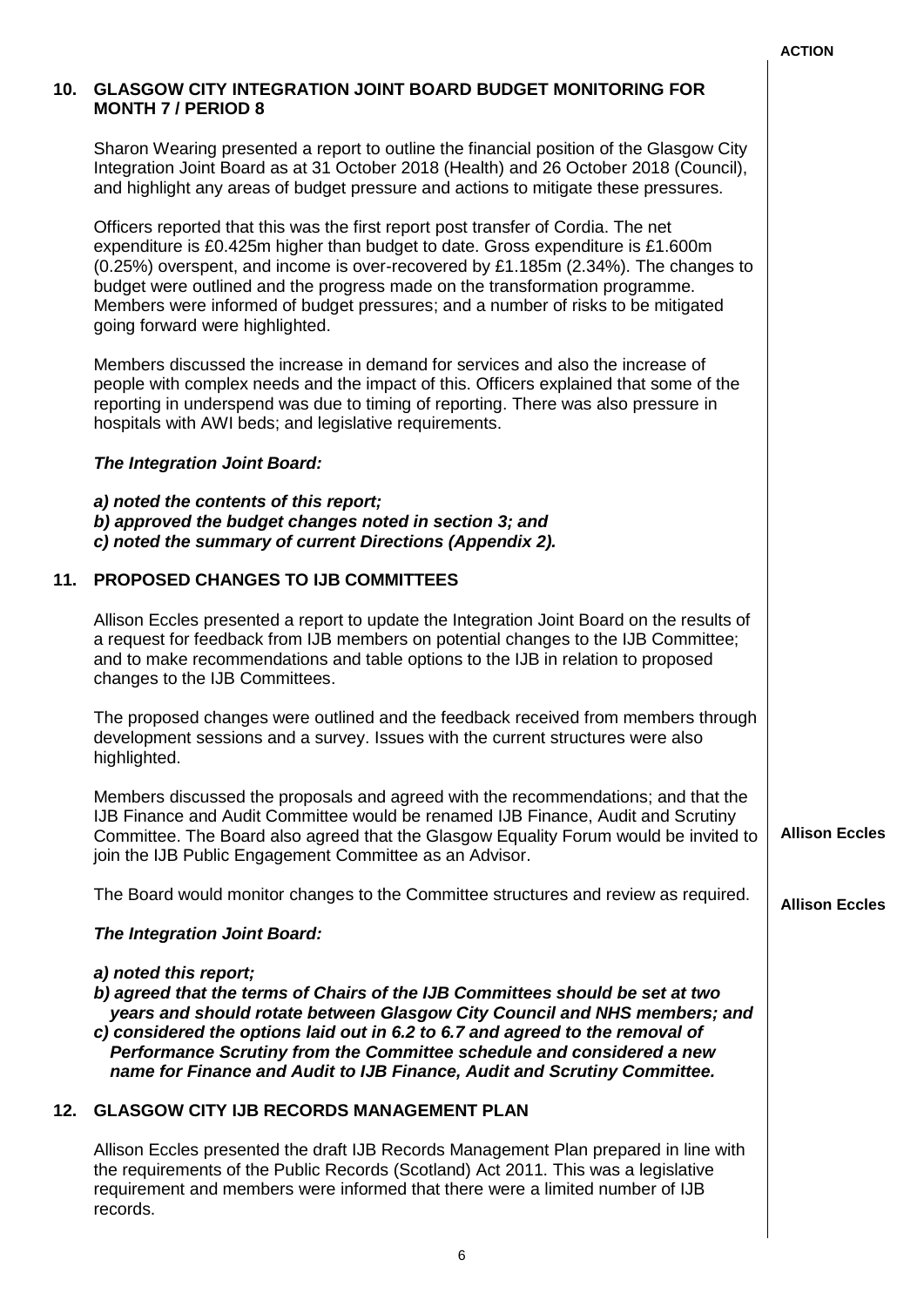### *a) noted this report;*

- *b) delegated responsibility to the Chief Officer, Finance and Resources to finalise the IJB's Records Management Plan in collaboration with the Keeper of the Records of Scotland; and,*
- *c) instructed the Chief Officer, Finance and Resources to present the final agreed IJB Records Management Plan to the IJB or a committee of the IJB in due course.*

### **13. CARERS (SCOTLAND) ACT 2016 SHORT BREAKS STATEMENT**

Susanne Millar presented a report to ask the Integration Joint Board to endorse the Glasgow City HSCP Short Breaks Statement which has been produced in accordance with the provisions of the 2016 Carers (Scotland) Act. The information provided was fairly well known; but would be reviewed annually with input from carers and providers.

### *The Integration Joint Board:*

#### *a) approved the Short Breaks Statement and agree to publish in January 2019 and b) agreed to review on 1st April 2020 and annually thereafter, updating the IJB as required.*

## **14. HSCP Q2 PERFORMANCE REPORT 2018/19**

Duncan Goldie presented the Joint Performance Report for the Health and Social Care Partnership for Quarter 2 of 2018/19. A summary of overall performance status was provided; and changes in RAG status outlined. The report was also presented to the IJB Finance and Audit Committee on 5<sup>th</sup> December, with presentations from service leads in H R and Homelessness.

#### *The Integration Joint Board:*

#### *a) noted the attached performance report for Quarter 2 of 2018/19.*

## **15. NORTH EAST HEALTH AND SOCIAL CARE HUB**

Sharon Wearing presented a report to update the Integration Joint Board on progress reached in developing the health and social care hub. The Initial Agreement has now been approved by the Scottish Government and authorisation has been given to move to the Outline Business Case stage. There has been a site option appraisal and through the process the Parkhead Hospital & Health Centre site has been identified as the preferred site. Engagement took place and the Capital Investment Group process was followed.

The report was also presented to the Health Board's Finance and Planning Committee and will be presented to the full Health Board meeting on 18<sup>th</sup> December 2018; and the Council City Administration Committee on 24<sup>th</sup> January 2019. The Health Board's Finance and Planning Committee asked that officers ensure that the Scottish Government are content with the engagement process and the criteria for involving stakeholders in the process; as outlined in a letter from the Cabinet Secretary for the Lightburn Hospital site. A letter had been sent to the Scottish Government and officers are awaiting a response.

#### *The Integration Joint Board:*

## *a) noted that the approval of the Initial Agreement by the IJB, Glasgow City Council, NHSGG&C and the Scottish Government allows us to move to the development of the Outline Business Case; and*